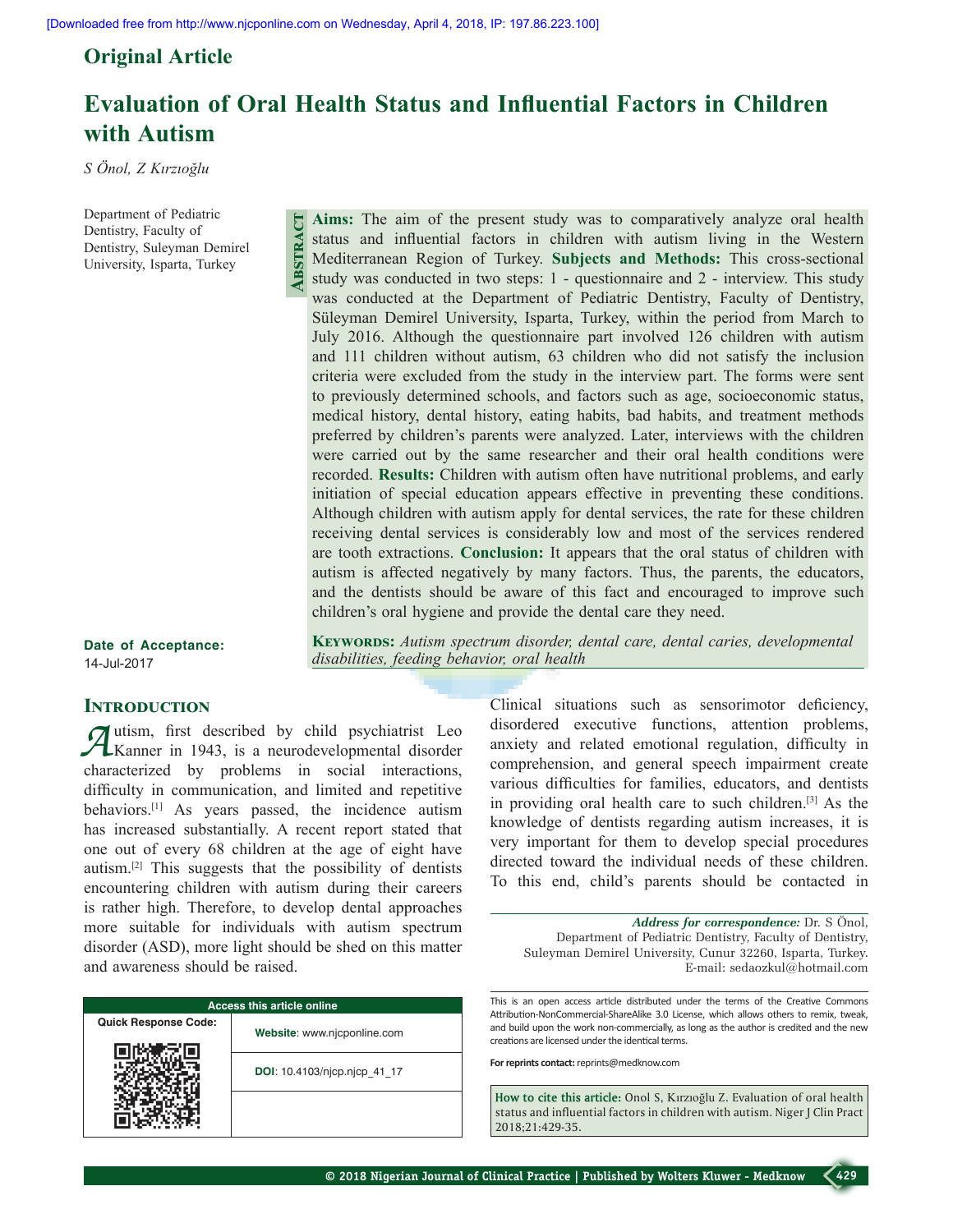advance, and the best way of communication should be determined based on child's resistance, favorite things, received rewards, and speech condition.

It has been reported that the most frequently seen oral problems in children with ASD are gum diseases, bruxism, self‑inflicted injury, dry mouth, nonnutritive chewing, and tongue thrusting.[4‑6] In addition, it has been reported that such individuals also had malocclusions such as high-arched palate and anterior open bite.<sup>[7]</sup> Moreover, in studies evaluating caries prevalence in these children, different results have been obtained.<sup>[4,6,8,9]</sup> It has also been shown that providing oral care at home and in dental environments along with needed dental treatments to individuals with ASD had been difficult.[3,5]

There is inadequate information about the prevalence of dental disease and access to dental care among children with autism. Our study aims at filling this gap by assessing oral health status and influential factors in children with ASD in comparison with children without ASD. If the facts concerning this issue are brought out more clearly, dentists should respond to the special needs of this group of children.

## **SUBJECTS AND METHODS**

The required approvals and consents were obtained from Medical Faculty Experimentation Ethics Committee of Suleyman Demirel University (approval number 06.01.2016/16), authorized local institutions, schools, and participants' parents for our study.

#### **Study design**

As the present study was planned in two steps, questionnaire and determination of oral status, seven Special Education and Rehabilitation Centers were contacted, and questionnaires were sent to the parents of 332 child patients diagnosed with autism according to the Diagnostic and Statistical Manual of Mental Disorders-Fourth Edition Text Revision criteria.<sup>[10]</sup> A total of 158 questionnaires were received by the same researcher; incomplete questionnaires were discarded, and 126 questionnaires which are completely filled out were evaluated. The same questionnaire forms with the exception of several questions specific to children with ASD were sent to the 196 parents of children without ASD aged 6–14 studying at an elementary school in the same region. A total of 111 children without ASD whose parents had fully completed the questionnaires were included in the study.

In a separate session, to determine the oral health status as the second part of the study, oral examinations of the 111 healthy children and 63 children with ASD that meet the inclusion criteria were performed. The inclusion criteria for children with autism were the following:

- • Ability to follow simple instructions such as "sit down, open your mouth, and lower your hands."
- Allows touching his/her face or mouth
- Has not received dental prophylaxis in the past 6 months
- • Has no disorder such as Down syndrome and diabetes that would affect his/her oral status.

#### **Questionnaires**

The questionnaire forms recorded child's age, socioeconomic status of the family, medical history, dental history, eating habits, oral habits, and treatment methods preferred by parents. Furthermore, for children with ASD, information about the medications they are currently on, the age they started special education, the foods given as a reward, and the situations that annoy and calm the children were obtained from the parents and special educators to determine the most suitable method of approach.

### **Determination of oral status**

The oral examinations of the children were carried out by the same doctor, and during the examinations of children with ASD, their parents/trainers were present to make them feel more comfortable. The examinations of all the children were carried out at the education centers they were used to or in an isolated room at our clinic. All examinations were performed while the children were seated in a comfortable chair, under natural light, and using a dental mirror and probe. The following steps were evaluated during the examination:

- Recording behavior during examination based on Frankl behavior scale
- Temporomandibular joint (TMJ) assessment
- Abnormal swallowing habits
- Tongue examination
- Occlusion and occlusal disharmonies
- Assessment of carious  $(C)$ , filled  $(F)$ , and missing  $(M)$ teeth (T) among primary and permanent dentition based on the WHO criteria<sup>[11]</sup>
- Assessment of plaque index  $(PI)^{[12]}$  and gingival index  $(GI).$ <sup>[13]</sup>

The parents were informed about oral statuses and treatment needs of their children.

#### **Statistical analysis**

Statistical analyses were conducted using SPSS software version 17.0 (SPSS Inc., Chicago, IL, USA), and the level of significance was set at 5%. The data obtained regarding the children's ages, socioeconomic status of the families, medical and dental histories, eating and oral habits, and treatment methods preferred by parents, Frankl Behavior Scale scores, and oral health status were used to create a "Cross Table" and the importance level of independence was checked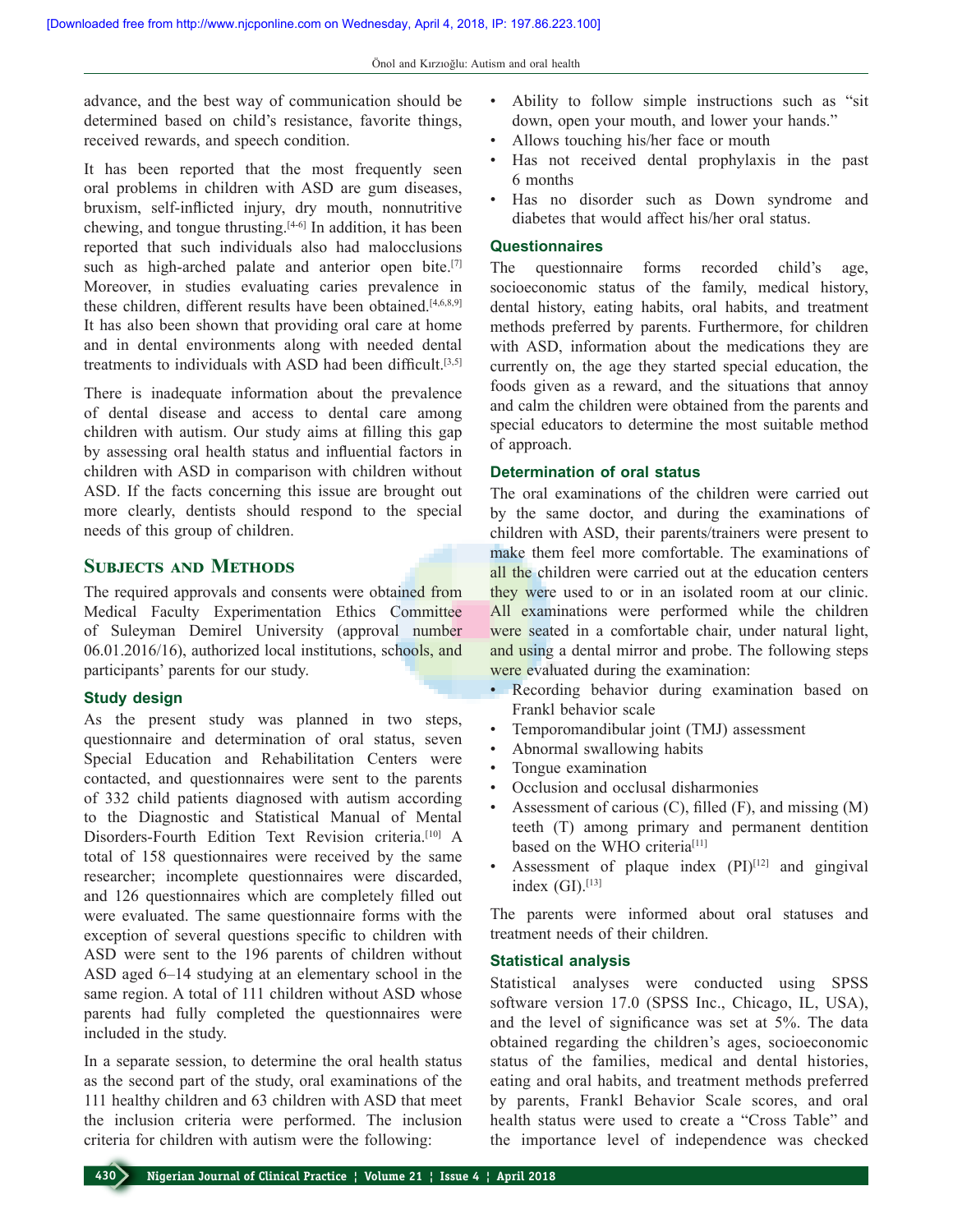by "Chi‑square test." Furthermore, "Mann–Whitney U-test" was used to compare two independent groups since the data concerning periodontal status and carious, filled, and missing teeth among mixed and permanent dentition did not satisfy the preconditions of the parametric tests. *T*‑test was used to evaluate the feeding bottle usage.

## **Results**

When the study data were evaluated, 33 individuals in each group were found to be sufficient to identify statistical significance with a power of 95%. The mean ages of the children with/without ASD included in our study were  $10.5 \pm 2.9$  and  $10.2 \pm 2.5$ , respectively. A significant difference did not exist between the two means  $(P = 0.448)$ .

The difference between the two groups was not found statistically significant in terms of socioeconomic status, education levels, and income levels of the parents ( $P = 0.266$ ,  $P = 0.880$ ,  $P = 0.187$ ).

Epilepsy accompanied ASD in 22.2% of the children with ASD, and 50% of these were on medication.

The circumstances particularly annoying and calming/motivating the children with ASD were evaluated and the results are shown in Table 1.

Table 2 shows the dental histories of children in our study. Children with ASD had mostly been taken by their parents to more than one center to receive dental treatment. The one who never visited a center stated that they had not felt the need for it as the reason. Of the children with/without ASD, 68.5% and 39.7%, respectively, received dental treatment previously. This difference in dental treatment history was statistically significant  $(P = 0.000)$ . The most frequently encountered reason given by the parents (45.2%) for not having their child's dental treatment done was that "the child did not allow it."

While 0.9% of the healthy children had never brushed their teeth, this figure was 29.4% in children with ASD [Table 2]. The relationship between tooth brushing frequency and being autistic was found statistically significant ( $P = 0.000$ ).

While only 4.8% of children with autism brushed their teeth on their own, this rate was 75.7% for healthy children [Table 2]. This difference was statistically significant ( $P = 0.000$ ).

Parents in both groups did not prefer treatment under physical pressure, and 34.9% of the parents of children with ASD preferred general anesthesia [Table 2]. These differences were statistically significant ( $P = 0.000$ ).

| Table 1: Distribution of the conditions, especially<br>annoying and calming children with autism spectrum |         |                                                           |      |  |  |  |  |
|-----------------------------------------------------------------------------------------------------------|---------|-----------------------------------------------------------|------|--|--|--|--|
| disorder                                                                                                  |         |                                                           |      |  |  |  |  |
|                                                                                                           |         | Annoying conditions (%) Calming/motivating conditions (%) |      |  |  |  |  |
| Loud voice                                                                                                |         | 63.5 Music                                                | 50   |  |  |  |  |
| Contact                                                                                                   |         | 16.7 Tablet/PC game                                       | 27   |  |  |  |  |
| Crowded place                                                                                             | 16.7 TV |                                                           | 18.3 |  |  |  |  |
| Bright light                                                                                              | 4       | Cartoon                                                   | 15.9 |  |  |  |  |
| Closed area                                                                                               |         | $2.4$ Toy                                                 | 12.7 |  |  |  |  |
| Sudden movements                                                                                          | 0.8     |                                                           |      |  |  |  |  |

#### **Table 2: Dental histories of children with/without autism spectrum disorder**

|                                   | <b>Children</b> | <b>Children</b> | $\boldsymbol{P}$ |
|-----------------------------------|-----------------|-----------------|------------------|
|                                   | with            | without         |                  |
|                                   | ASD(%)          | ASD(%)          |                  |
| Recoursing for dental treatment   | 69.8            | 77.5            | 0.184            |
| Referred centers for dental       |                 |                 |                  |
| treatment                         |                 |                 |                  |
| Public dental hospital            | 47.6            | 33.3            | $0.008**$        |
| University hospital               | 27              | 41.4            |                  |
| Private dentist                   | 14.3            | 9.9             |                  |
| Received dental treatment before  | 39.7            | 68.5            | $0.000**$        |
| Where they make dental treatments |                 |                 |                  |
| Public dental hospital            | 17.5            | 21.6            | $0.000**$        |
| University hospital               | 15.9            | 39.6            |                  |
| Private dentist                   | 7.1             | 9               |                  |
| Toothbrushing frequency           |                 |                 |                  |
| Never                             | 29.4            | 0.9             | $0.000**$        |
| Sometimes                         | 36.5            | 62.2            |                  |
| Once a day                        | 19.8            | 18.9            |                  |
| Twice a day                       | 14.3            | 18              |                  |
| Tooth brushing by                 |                 |                 |                  |
| Not brushed                       | 29.4            | 0.9             | $0.000**$        |
| Self-brushing                     | 4.8             | 75.7            |                  |
| Parents                           | 41.3            | 7.2             |                  |
| Caregivers                        | 24.6            | 16.2            |                  |
| Preference of dental treatment    |                 |                 |                  |
| method                            |                 |                 |                  |
| No preference                     | 51.6            | 92.8            | $0.000**$        |
| Under general anesthesia          | 34.9            |                 |                  |
| With special education            | 14.3            | 8.1             |                  |
| methods                           |                 |                 |                  |
| Under physical suppression        |                 |                 |                  |
| Noninformation                    | 8.7             |                 |                  |
| Unwilling to made                 | 2.3             |                 |                  |

ASD=Autism spectrum disorder; \*\**P*<0.01

Considering feeding bottle usage, 78.6% of the children with autism used it for a mean duration of  $27.3 \pm 17$  months, whereas these values were 65.8% and  $24.1 \pm 9.8$  months for healthy children. Although some of the children with ASD had prolonged use of feeding bottles, this difference was not statistically significant  $(P = 0.154)$ . Eighty-one percent of the children with ASD and 47.7% of the healthy children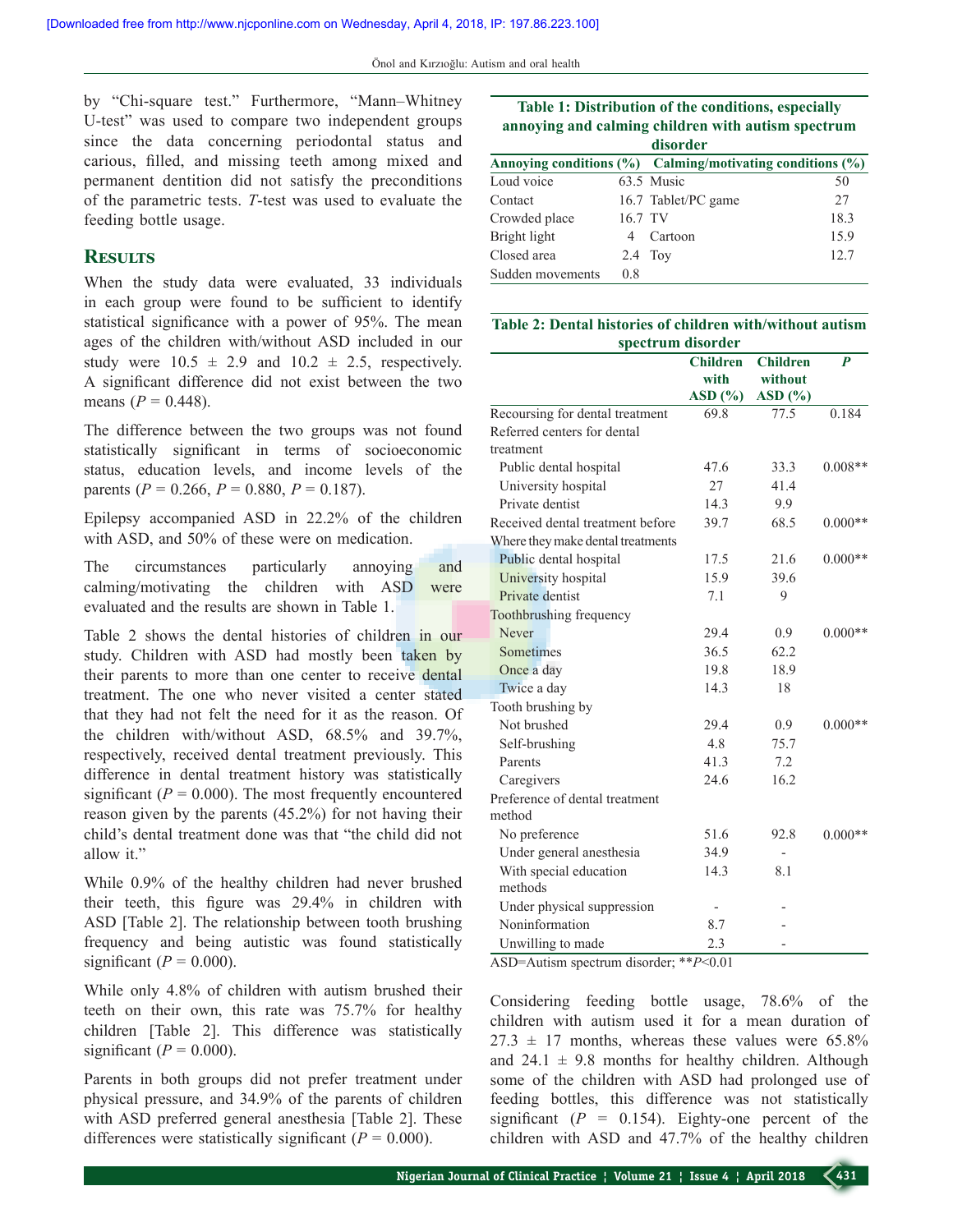|                      | Table 3: Distribution of foods, especially consumed and given as reward |                                                                                                |                               |                       |  |  |  |  |
|----------------------|-------------------------------------------------------------------------|------------------------------------------------------------------------------------------------|-------------------------------|-----------------------|--|--|--|--|
|                      |                                                                         | Especially consumed foods Children with ASD (%) Children without ASD (%) Foods given as reward |                               | Children with ASD (%) |  |  |  |  |
| Pasta/rice/bread     | 42.9                                                                    | 19.8                                                                                           | Chocolate                     | 48.4                  |  |  |  |  |
| Fried potatoes-chips | 20.6                                                                    | 12.3                                                                                           | Fried potatoes-chips          | 11.1                  |  |  |  |  |
| Meat/chicken         | 16.7                                                                    | 11.7                                                                                           | Nuts (hazelnut, walnut, etc.) | 10.3                  |  |  |  |  |
| Chocolate            | 26.2                                                                    | 15.3                                                                                           | Candy                         | 8.7                   |  |  |  |  |
| Cracker              | 16.7                                                                    | 7.2                                                                                            | Fruit                         | 4.8                   |  |  |  |  |
| Cheese/yoghurt       | 11.9                                                                    | 4.5                                                                                            | Carbonated beverage           | 3.2                   |  |  |  |  |
| Carbonated beverage  | 4.8                                                                     | 1.8                                                                                            |                               |                       |  |  |  |  |
| Juice                | 4.8                                                                     | 2.7                                                                                            |                               |                       |  |  |  |  |

ASD=Autism spectrum disorder

| Table 4: Distribution of the findings of the oral |                          |                          |           |  |  |  |
|---------------------------------------------------|--------------------------|--------------------------|-----------|--|--|--|
| examination                                       |                          |                          |           |  |  |  |
|                                                   | <b>Children</b>          | <b>Children</b>          | P         |  |  |  |
|                                                   | with                     | without                  |           |  |  |  |
|                                                   | ASD(%)                   | ASD(%)                   |           |  |  |  |
| Frankl behavior scale rating                      |                          |                          |           |  |  |  |
| 1                                                 | 73                       |                          | $0.000**$ |  |  |  |
| $\overline{2}$                                    | 22.2                     | 1.8                      |           |  |  |  |
| 3                                                 | 4.8                      | 22.5                     |           |  |  |  |
| 4                                                 | $\overline{a}$           | 75.7                     |           |  |  |  |
| TMJ assessment                                    |                          |                          |           |  |  |  |
| Sound                                             | 3.2                      | 3.6                      | 0.882     |  |  |  |
| Restriction on opening mouth                      | 7.9                      | 0.9                      | $0.008**$ |  |  |  |
| <b>Bruxism</b>                                    |                          |                          |           |  |  |  |
| Absence                                           | 58.7                     | 94.6                     | $0.000**$ |  |  |  |
| Nighttime                                         | 4.8                      | 1.8                      |           |  |  |  |
| Daytime                                           | 22.2                     | 3.6                      |           |  |  |  |
| All day                                           | 14.3                     | $\overline{\phantom{0}}$ |           |  |  |  |
| Abnormal swallowing habits                        | 1.6                      | 1.8                      | 0.917     |  |  |  |
| Dryness of the mouth                              | 11.1                     | 9                        | 0.654     |  |  |  |
| Tongue anomalies                                  |                          |                          |           |  |  |  |
| Absence                                           | 80.9                     | 84.7                     | 0.300     |  |  |  |
| Macroglossia                                      | 15.9                     | 7.2                      |           |  |  |  |
| Fissural tongue                                   | 3.2                      | 6.3                      |           |  |  |  |
| Geographic tongue                                 |                          | 0.9                      |           |  |  |  |
| Ankyloglossia                                     |                          | 0.9                      |           |  |  |  |
| Occlusion                                         |                          |                          |           |  |  |  |
| Class I                                           | 69.8                     | 86.5                     | 0.052     |  |  |  |
| Class II division I                               | 20.6                     | 8.1                      |           |  |  |  |
| Class II division II                              | 4.8                      | 3.6                      |           |  |  |  |
| Class III                                         | 4.8                      | 1.8                      |           |  |  |  |
| Occlusal disharmonies                             |                          |                          |           |  |  |  |
| Absence                                           | 69.8                     | 78.4                     | $0.013*$  |  |  |  |
| Crowded teeth                                     | 22.2                     | 9.9                      |           |  |  |  |
| Cross bite                                        | $\overline{\phantom{0}}$ | 3.                       |           |  |  |  |
| Open bite                                         | 1.6                      | 1.8                      |           |  |  |  |
| Deep bite                                         | $\overline{a}$           | 5.4                      |           |  |  |  |
| High arch palate                                  | 6.3                      | 0.9                      |           |  |  |  |

ASD=Autism spectrum disorder; TMJ=Temporomandibular joint; \**P*<0.05; \*\**P*<0.01

were found to be choosy about food and consumed certain foods in particular  $(P = 0.000)$ . Table 3 shows the distribution of these foods.

|                       | Table 5: Relationship between initiation age of special                                                                                                        |                                    |                  |
|-----------------------|----------------------------------------------------------------------------------------------------------------------------------------------------------------|------------------------------------|------------------|
|                       | education and bruxism/temporomandibular joint                                                                                                                  |                                    |                  |
|                       | findings                                                                                                                                                       |                                    |                  |
|                       | <b>Children</b>                                                                                                                                                | <b>Children</b>                    | $\boldsymbol{P}$ |
|                       | with ASD                                                                                                                                                       | with ASD                           |                  |
|                       | started special<br>education before                                                                                                                            | started special<br>education after |                  |
|                       | the age of three                                                                                                                                               | the age of three                   |                  |
| TMJ findings (%)      | 4.8                                                                                                                                                            | 15.9                               | 0.418            |
| Bruxism $(\% )$       | 6.4                                                                                                                                                            | 25.4                               | $0.012*$         |
|                       |                                                                                                                                                                |                                    |                  |
| $*P<0.05$             | ASD=Autism spectrum disorder; TMJ=Temporomandibular joint;                                                                                                     |                                    |                  |
|                       |                                                                                                                                                                |                                    |                  |
|                       |                                                                                                                                                                |                                    |                  |
|                       |                                                                                                                                                                |                                    |                  |
|                       | Table 6: Mean plaque index and gingival index values of<br>children with/without autism spectrum disorder                                                      |                                    |                  |
|                       | <b>Children with</b>                                                                                                                                           | <b>Children without</b>            | $\boldsymbol{p}$ |
|                       | <b>ASD</b>                                                                                                                                                     | <b>ASD</b>                         |                  |
| Mean PI value         | $2.06 \pm 0.73$                                                                                                                                                | $1.24 \pm 0.54$                    | $0.000**$        |
| Mean GI value         | $1.91 \pm 0.56$                                                                                                                                                | $1.22 \pm 0.46$                    | 0.000            |
| disorder; ** $P<0.01$ | PI=Plaque index; GI=Gingival index; ASD=Autism spectrum                                                                                                        |                                    |                  |
|                       | Of the children with autism, 73.8% were given food<br>rewards to reinforce certain behaviors, and the most<br>frequently given reward was chocolate [Table 3]. |                                    |                  |

that 18.3% had the habit of keeping food in mouth, whereas 16.7% had the habit of injuring themselves.

When compliance with oral examination was categorized by the Frankl Behavior Scale in a total of 174 children including 63 children with ASD and 111 children without ASD, and a significant difference was found between these groups  $(P = 0.000)$ . The findings of the oral examination are given in Table 4.

The children with ASD had significantly more cases of bruxism  $(P = 0.000)$ . However, when the relationship of bruxism with the age of starting special education and TMJ findings was assessed, it was found that bruxism was seen much less frequently in children with ASD who started special education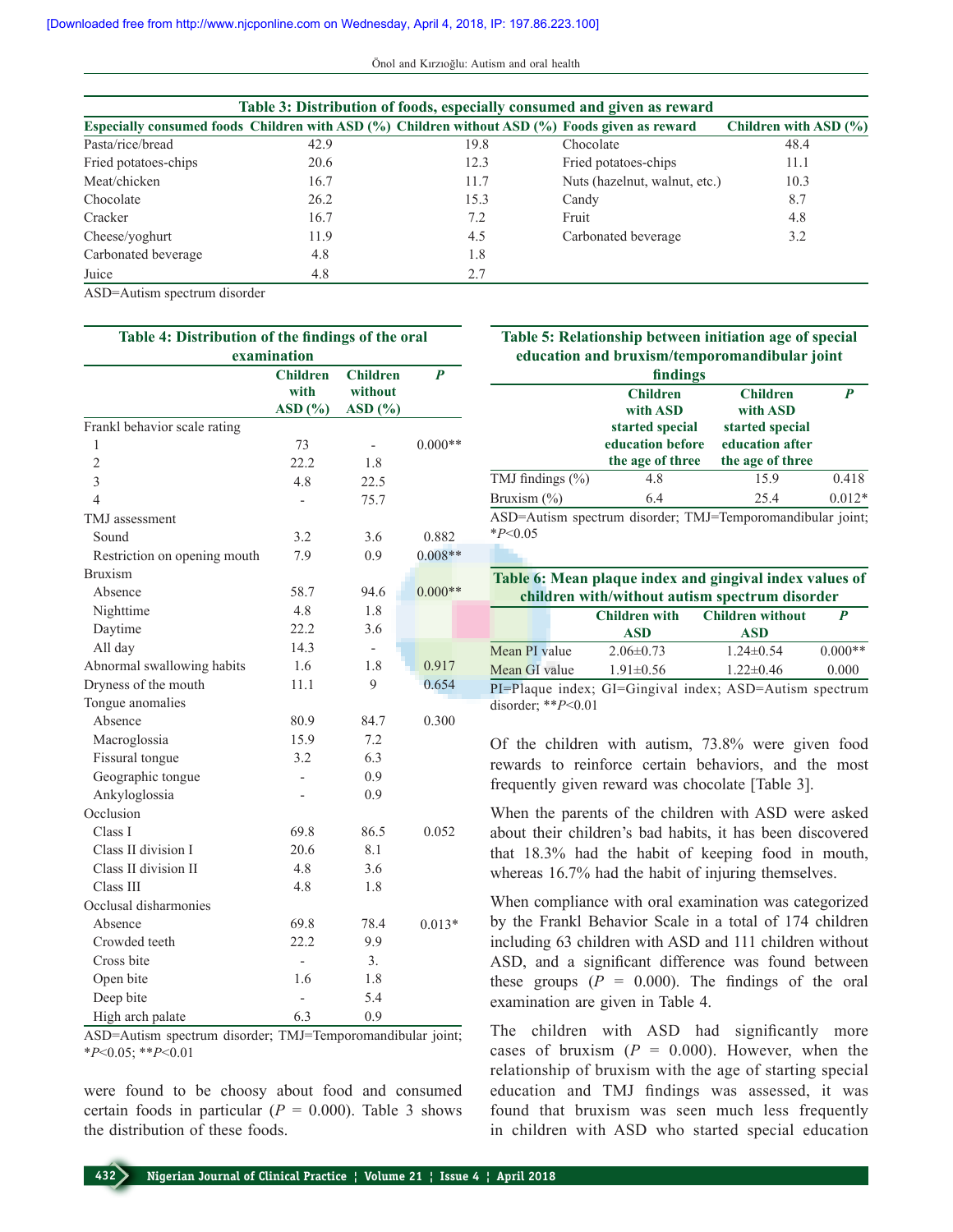| Önol and Kırzıoğlu: Autism and oral health |  |  |  |  |  |  |  |
|--------------------------------------------|--|--|--|--|--|--|--|
|--------------------------------------------|--|--|--|--|--|--|--|

|                      | <b>Primary teeth</b> |                |                 |                 |                 |                 |  |
|----------------------|----------------------|----------------|-----------------|-----------------|-----------------|-----------------|--|
|                      |                      | <b>Decay</b>   | <b>Filling</b>  |                 | dft             | dfs             |  |
|                      | <b>Number</b>        | <b>Surface</b> | <b>Number</b>   | <b>Surface</b>  |                 |                 |  |
| Children with ASD    | 4.15 $\pm$ 4.3       | $8.52\pm9.53$  | $0.08\pm0.39$   | $0.38 \pm 1.96$ | $4.58\pm4.22$   | $8.58 \pm 9.34$ |  |
| Children without ASD | $2.34\pm2.36$        | $4.15\pm4.48$  | $1.27 \pm 1.84$ | $1.85 \pm 2.81$ | $3.61 \pm 2.44$ | $5.94\pm4.55$   |  |
| $\overline{P}$       | 0.136                | 0.105          | $0.000**$       | $0.000**$       | 0.541           | 0.600           |  |

ASD=Autism spectrum disorder; dft=Decayed filled teeth; dfs=Decayed filled surfaces; \*\**P*<0.01

|                      | <b>Permanent teeth</b> |                 |                 |                 |                 |                 |                |                 |
|----------------------|------------------------|-----------------|-----------------|-----------------|-----------------|-----------------|----------------|-----------------|
|                      |                        | Decay           |                 | <b>Missing</b>  |                 | <b>Filling</b>  |                | <b>DMFS</b>     |
|                      | <b>Number</b>          | <b>Surface</b>  | <b>Number</b>   | <b>Surface</b>  | <b>Number</b>   | <b>Surface</b>  |                |                 |
| Children with ASD    | $3.14\pm3.35$          | 4.18 $\pm$ 4.8  | $0.25 \pm 0.77$ | $1.27 \pm 3.85$ | $0.2 \pm 0.89$  | $0.35 \pm 1.52$ | $3.59\pm3.6$   | $5.8\pm 6.55$   |
| Children without ASD | $1.8 \pm 1.89$         | $2.32 \pm 2.68$ |                 |                 | $0.62 \pm 1.24$ | $0.76 \pm 1.45$ | $2.37 \pm 1.9$ | $3.08 \pm 2.79$ |
| P                    | $0.027*$               | $0.034*$        | $0.001**$       | $0.000**$       | $0.001**$       | $0.001**$       | 0.123          | $0.027*$        |

ASD=Autism spectrum disorder; DMFT=Decayed, missing, and filled teeth; DMFS=Decayed, missing, and filled surfaces; \**P*<0.05; \*\**P*<0.01

before the age of three [Table 5]. Nevertheless, the relationship between medication usage and bruxism in children with ASD was not found to be statistically significant ( $P = 0.064$ ).

There was no significant difference between the two groups in terms of abnormal swallowing habits and dryness of the mouth  $(P = 0.917, P = 0.654)$ . Moreover, the relationship between medication usage and dryness of the mouth in children with ASD was not statistically significant  $(P = 0.285)$ .

No statistically significant difference was found between the two groups in terms of frequency of tongue anomalies and occlusions  $(P = 0.300, P = 0.052)$ . In addition, the children with autism had significantly more frequent occlusal disharmonies than the healthy children ( $P = 0.013$ ).

When the children's periodontal statuses were evaluated, children with autism had considerably higher PI and GI values in comparison to the children without autism [Table 6]. The difference was found statistically significant ( $P = 0.000$ ).

The mean decayed, missing, filled teeth (DMFT) value of the children with ASD in our study was  $3.59 \pm 3.60$ , whereas the mean decayed filled teeth (dft) value was  $4.58 \pm 4.22$ . In the children without autism, the mean DMFT and dft values were  $2.37 \pm 1.9$  and  $3.61 \pm 2.44$ , respectively. While the children with autism had higher DMFT and dft values, this difference was not found to be significant ( $P = 0.541$ ,  $P = 0.123$ ). When these values were evaluated as a level, the DMF surfaces (DMFS) values of the children with ASD were found to be significantly higher than those of children without autism  $(P = 0.027)$ . All these values are given in Tables 7 and 8.

While only one (1.59%) of the children with ASD had a filling in the primary dentition, 34 (30.63%) of the healthy children had fillings in the primary teeth. There was a significant difference between children with/without ASD in terms of the number of primary teeth fillings ( $P = 0.000$ ). The mean values of carious and filled teeth among the primary teeth are given in Table 7.

While the healthy children had no extracted permanent teeth, 11.11% of the children with autism had at least one extracted permanent tooth [Table 8]. The difference between the groups was statistically significant in terms of the number of permanent teeth with fillings ( $P = 0.001$ ).

#### **Discussion**

The present two-stage study aimed to comparatively evaluate oral health status and influential factors in children with/without ASD.

Use of psychiatric medications was not found to be associated with the finding of dry mouth in the present study. However, these results may be misleading because they are subjective findings that reflect the awareness of the parents.

It has been shown that a sensorially adapted dental environment reduces anxiety and increases cooperation in both healthy children, and children with developmental disorders though this effect is more prominent in children with developmental disorders.<sup>[14,15]</sup> As the child's routines and circumstances that annoy and calm, the children are discovered in advance, and the clinical setting is organized with visual and auditory stimuli suitable for the child, more positive responses and better adaptation to the environment by the child can be ensured. In the present study, it was easier to do oral examinations for children with ASD when attention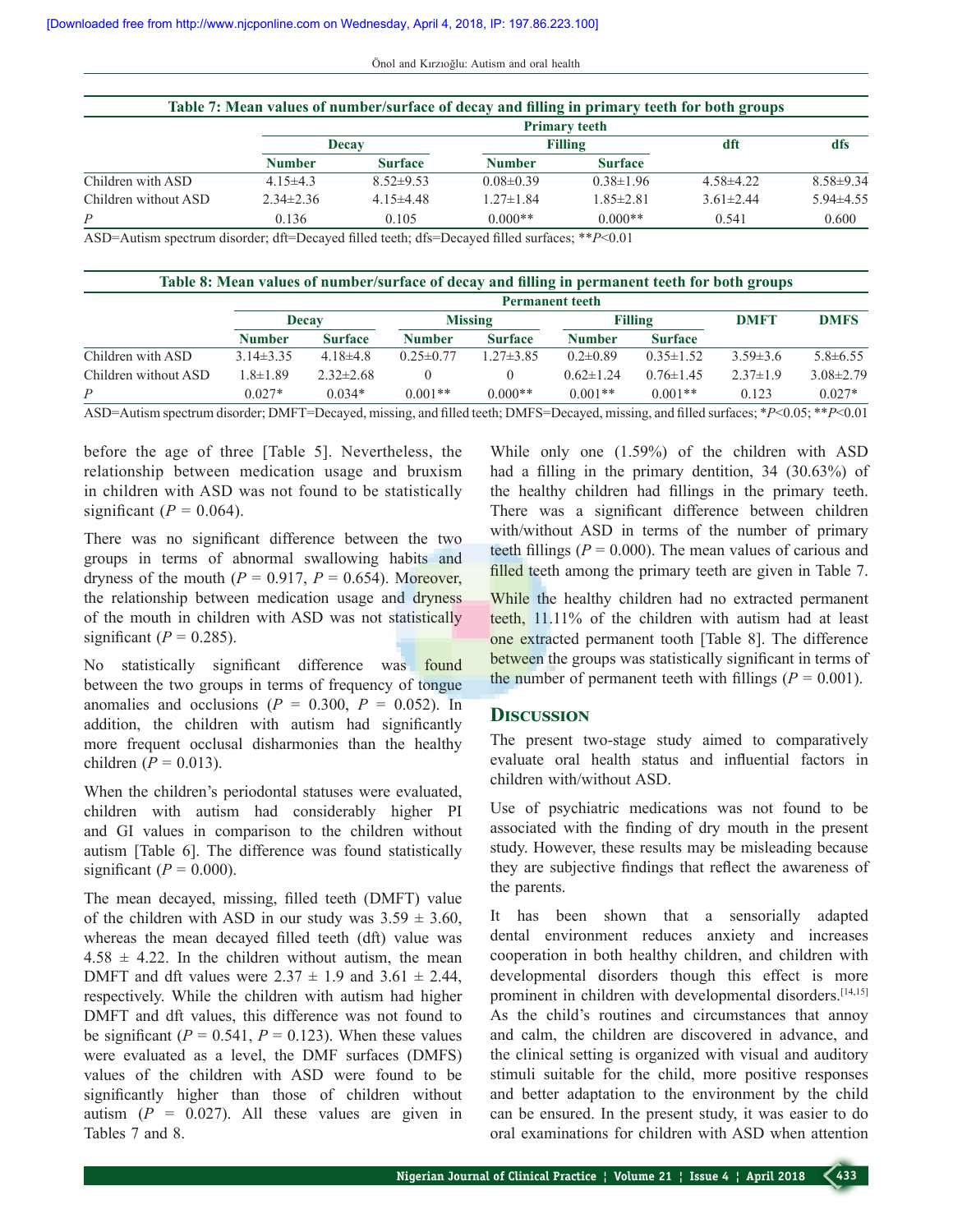was paid to annoying/calming situations that had been previously learned from educators and parents.

In the present study, because of their children's health and behavior problems, the vast majority of the parents stated that they preferred dental treatments of their children performed under general anesthesia instead of special education methods. In addition to this, it has also been shown that necessary dental treatments can be performed without the need for medical support by adaptation of the dental environment for children with ASD, and getting the child accustomed to the environment by repeated sessions.<sup>[15,16]</sup>

Restricted communication issues and increased sensory sensitivities of children with autism cause parents various difficulties in providing oral hygiene and parents are not able to put in the necessary effort regarding oral health. In the present findings, the rate of not brushing teeth was extremely high, and the majority of the children with ASD brushed their teeth with the help of the parent/caregiver. As a result, similar to previous studies, $[4,5]$  we found poor oral hygiene and increased periodontal disease in children with ASD. This shows that parents play a major role in improving oral hygiene status of children with autism. Through regular information and checkups, autistic individuals have shown a significant increase in their level of oral hygiene,<sup>[17]</sup> and special approaches developed for this purpose are needed.

Various eating problems such as being choosy about food, keeping food in the mouth, and rejecting food are frequently seen in children with ASD.[18] It is thought that this choosiness is due to their characteristics of following routines and reacting against changes. Choosing food was seen much more frequently in children with autism than in children with other developmental disorders,<sup>[19]</sup> and oral sensory sensitivities are thought to be another reason related to this situation.<sup>[20]</sup> In our study,  $81\%$ of the children with ASD had foods they particularly consumed, 73.8% were given some foods they like as a reward by their parents and trainers, whereas these were generally carbohydrate‑based cariogenic foods. Reward foods, which were given to 16.7% of the children with ASD in our study, are used by parents and special educators to prevent self‑injury habits and to reinforce targeted behaviors.

Another eating problem frequently seen in children with ASD is keeping the food in the mouth. It is thought that the most frequently cause of keeping food in the mouth in children with ASD is oral motor deficiencies, in addition to avoiding eating. These nutritional problems lead to increased risk of caries in these children.

In the present study, children with ASD were found to have higher rates of bruxism, limitation of mouth opening, and occlusal disharmonies, as seen in previous studies.[4,21] Bruxism, that can be caused by self-injury, drugs used, and muscular problems, may be considered as a factor in the limitation of mouth opening and occlusal disharmonies. The present study found that bruxism was seen much less frequently in children with ASD who started their special education before the age of three. Early diagnosis of autism has advantages in terms of children and families in that required education and targeted social, communicational, and behavioral approaches can be attained early.[22] This supports the idea that starting special education in an early age in children with ASD has positive effects in eliminating bruxism and the problems that may arise due to shortcomings in this area.

In the present study, no significant difference was found between the groups when dft values and caries counts in the mixed dentition were compared among children. Moreover, primary teeth restoration was much less frequently seen in the children with autism. In permanent dentition, while DMFT values were found similar, DMFS values and caries counts were much higher in the children with ASD. This reveals that these children have higher rates of unmet dental treatment needs.

While the previous studies showed lower amounts of caries in children with  $ASD$ ,<sup>[5,23]</sup> there are also studies with different results.<sup>[4,6,17,24]</sup> In a study conducted in Turkey, oral status of the 62 children with ASD was evaluated and it was found that these children had lower DMFT values, but they had more missing permanent teeth.[9] Children with autism have a high risk of caries due to their preference of soft and sugary foods, habits of keeping food in the mouth, and deficiencies to achieve oral hygiene. On the other hand, the similarities in dft and DMFT values suggest that there may be other factors involved. In a previous study, the saliva antioxidant content of children with ASD was found considerably lower than that of healthy children, but this was not found to be related to caries amount.<sup>[25]</sup>

In our study, children without ASD did not have any missing permanent teeth, whereas 11.1% of the children with ASD had at least one missing tooth. The number of permanent teeth with fillings was also found very low in the children with autism. While this may have been caused by the higher upper age limit of the children with autism in our study, it may have also been caused by their parents not taking them to a dentist until they experience serious problems about their children's teeth, and dentists preferring extraction to restorative treatments due to treatment difficulties in children with ASD.